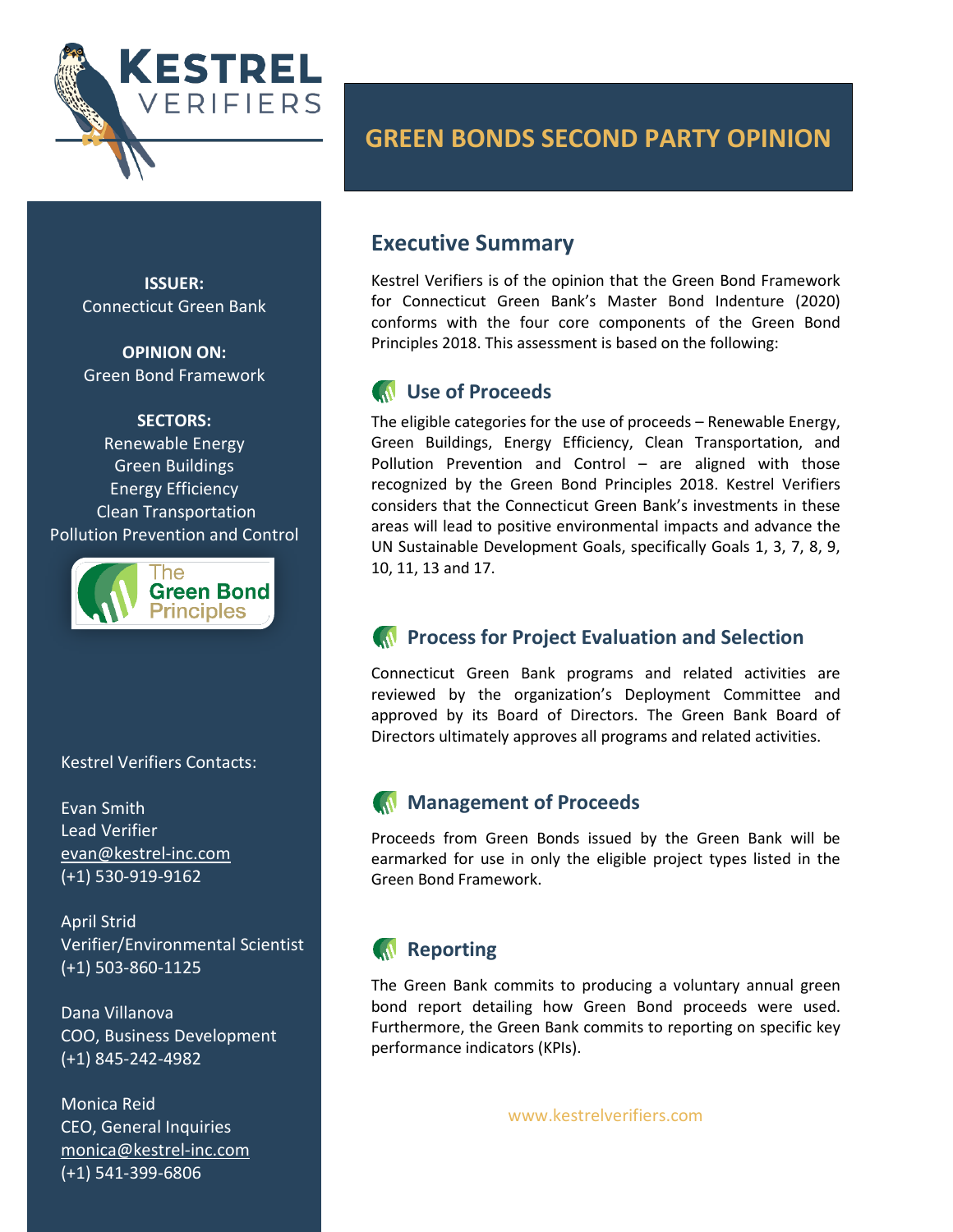# **SECOND PARTY OPINION**

# **Green Bond Framework Connecticut Green Bank's Master Bond Indenture (2020)**

**Issuer:** Connecticut Green Bank **Framework:** Connecticut Green Bank's Master Bond Indenture (2020) **Sector Criteria:** Renewable Energy, Green Buildings, Clean Transportation, Pollution Prevention and Control **Issuer Location:** Connecticut USA **Evaluation Date:** April 2020

### **CONTENTS**

### <span id="page-1-0"></span>**OVERVIEW**

In 2020, the Connecticut Green Bank Board of Directors approved a new Master Bond Indenture to support the financing capabilities and strategies of the agency. In a related action, the Board of Directors also approved a comprehensive Green Bond Framework ("Framework") which outlines the entirety of the Green Bank's activities in promoting investment to combat the threat of global climate change. The Framework provides a roadmap to programs and initiatives the Green Bank is implementing to meet its ambitious goals for emissions reduction, climate change mitigation, and resilience. More specifically, the Framework provides eligibility criteria to ensure programs and activities selected for bond financing promote the transition to a low-carbon and climate-resilient society. The Green Bank plans to issue Green Bonds, including Certified Climate Bonds, using a programmatic approach and relying on its published Green Bond Framework.

This Second Party Opinion reflects Kestrel Verifiers' view of how Connecticut Green Banks' Framework and related green bonds conform with the four pillars of the Green Bond Principles 2018 and the Climate Bonds Standard.

In our opinion, the Framework adopted by the Connecticut Green Bank conforms with the Green Bond Principles 2018 in the eligible categories of Renewable Energy, Green Buildings, Clean Transportation and Pollution Prevention and Control.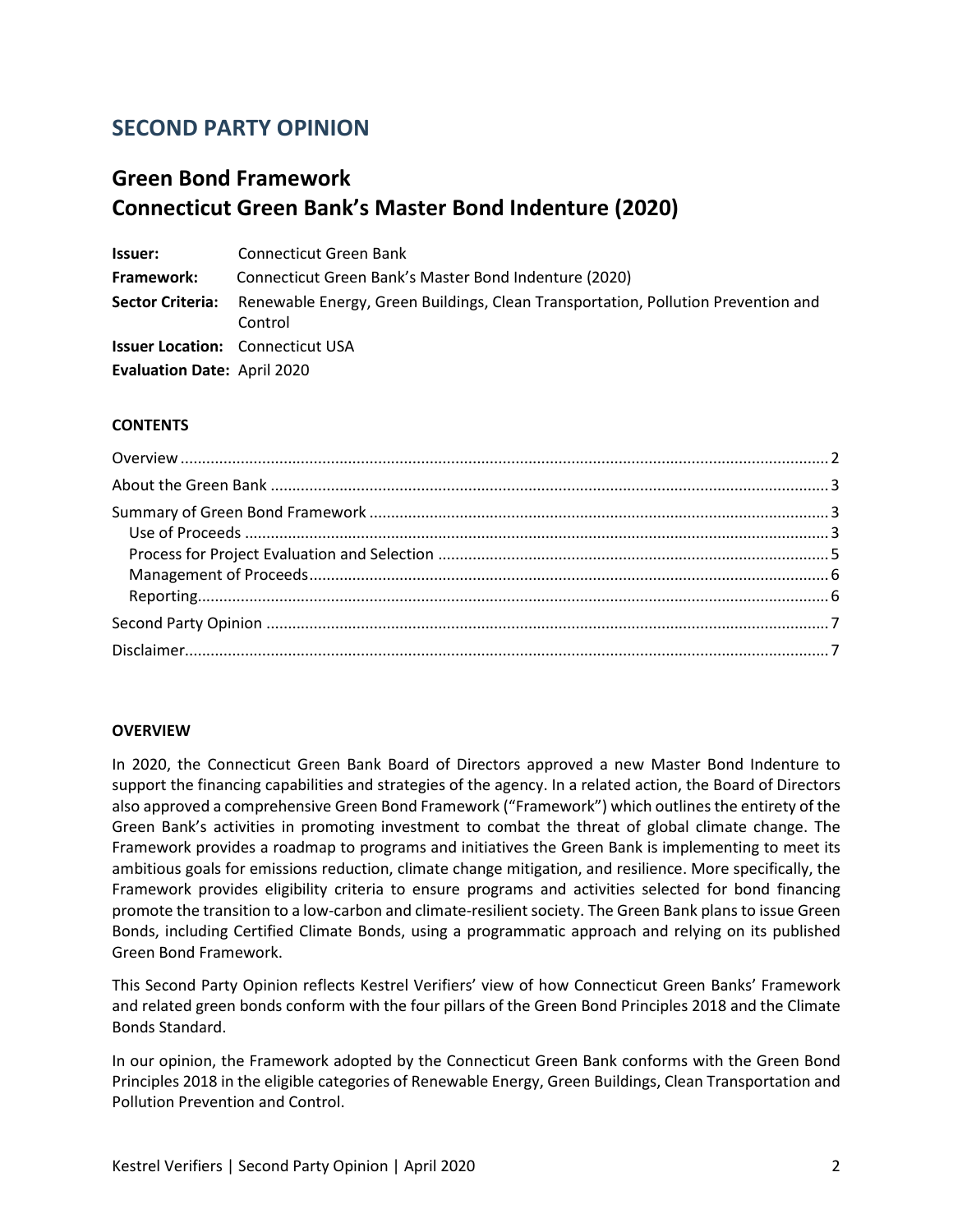#### <span id="page-2-0"></span>**ABOUT THE GREEN BANK**

Connecticut Green Bank was established by the Governor and the State of Connecticut General Assembly on July 1, 2011 as a quasi-public agency. The Green Bank, the first of its kind in the United States, is a recognized leader in Green Finance, utilizing both public and private capital to accelerate deployment of clean energy in Connecticut. Its financing activities address renewable energy, energy efficiency, clean fuels and related infrastructure for transportation.

The Green Bank is committed to an energy strategy to achieve cleaner, less expensive, and more reliable sources of energy, which lead to inclusive prosperity for its stakeholders. Since its inception in 2011, the Green Bank has mobilized over \$1.5 billion of public and private capital to fund clean energy deployment in Connecticut.

### <span id="page-2-1"></span>**SUMMARY OF GREEN BOND FRAMEWORK**

#### <span id="page-2-2"></span>**Use of Proceeds**

By statute, the Connecticut Green Bank may only invest in programs and activities that further the deployment of energy generated from solar, wind, fuel cells, landfill methane gas capture, ocean thermal power, wave or tidal power, hydropower, sustainable biomass facilities, energy efficiency or alternative fueled vehicles. The Green Bank recognizes that there are different standards for Green Bond verification. Programs and activities will be evaluated against either the Climate Bonds Standard and Criteria or the Green Bond Principles, as shown below. All project types listed under the Climate Bonds Standard in Table 1 are also eligible under the Green Bond Principles.

| <b>Climate Bonds</b>                                                                                 | The<br>Green Bond<br>Principles    |
|------------------------------------------------------------------------------------------------------|------------------------------------|
| Solar                                                                                                | Hydropower                         |
| Wind                                                                                                 | Landfill Gas Capture               |
| Geothermal (emissions < 100 gCO2/kWh)                                                                | Wave or Tidal Power                |
| <b>Electric and Hydrogen Vehicles</b>                                                                | Ocean Thermal Power                |
| Dedicated charging and alternative fuel infrastructure                                               | <b>Alternative Fueled Vehicles</b> |
| Commercial Buildings that meet the CBI Calculator for new<br>buildings or energy efficiency upgrades | <b>Biomass Facilities</b>          |

### **Table 1. Green Bond Framework Climate Bonds and Green Bonds Eligibility Criteria**

Programs and activities to be evaluated for conformance with the Green Bond Principles are eligible in various categories, as explained in Table 2. All of Connecticut Green Bank's programs and activities align with one or more of these eligible green bond categories.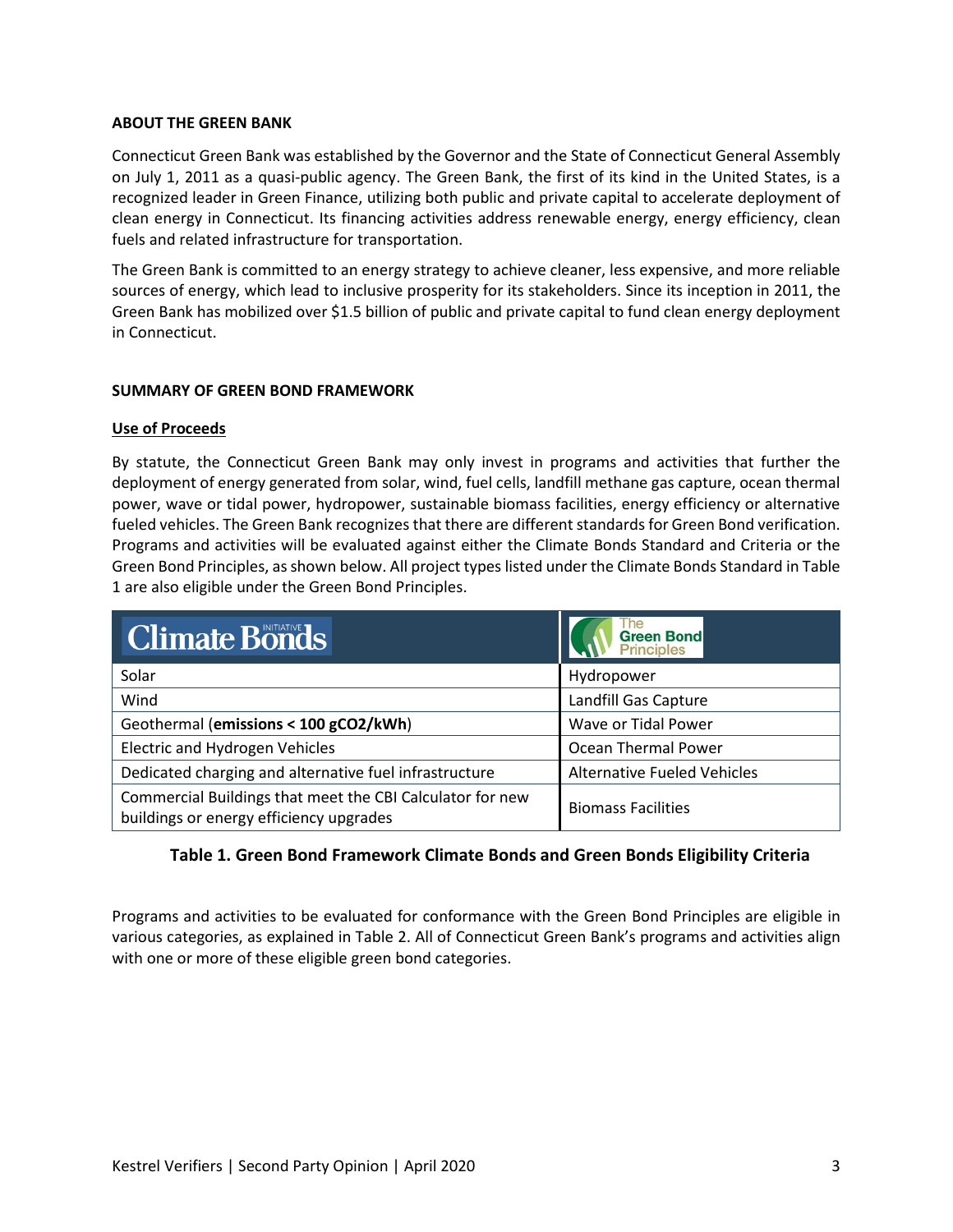| <b>Green Bond</b><br><b>Principles</b>  | <b>ELIGIBILITY CRITERIA</b>                                                                                   |
|-----------------------------------------|---------------------------------------------------------------------------------------------------------------|
| <b>ELIGIBLE CATEGORY:</b>               |                                                                                                               |
| <b>Renewable Energy</b>                 | Includes production and transmission of renewable energy                                                      |
| <b>Green Buildings</b>                  | Buildings which meet regional, national, or international standards                                           |
| <b>Clean Transportation</b>             | Transport with electric, hybrid, public, rail, non-motorized, and<br>infrastructure for clean energy vehicles |
| <b>Pollution Prevention and Control</b> | Includes reduction of air emissions and greenhouse gas control                                                |

# **Table 2. Green Bond Principles Eligibility Criteria**



The 2030 Agenda for Sustainable Development adopted by all United Nations Member States in 2015 provides a shared "blueprint to achieve a better and more sustainable future for all." The United Nations' Agenda describes 17 Sustainable Development Goals (SDGs) to achieve by the year 2030. Programs and projects financed with bonds supported by the Green Bond Framework align with nine of the SDGs:

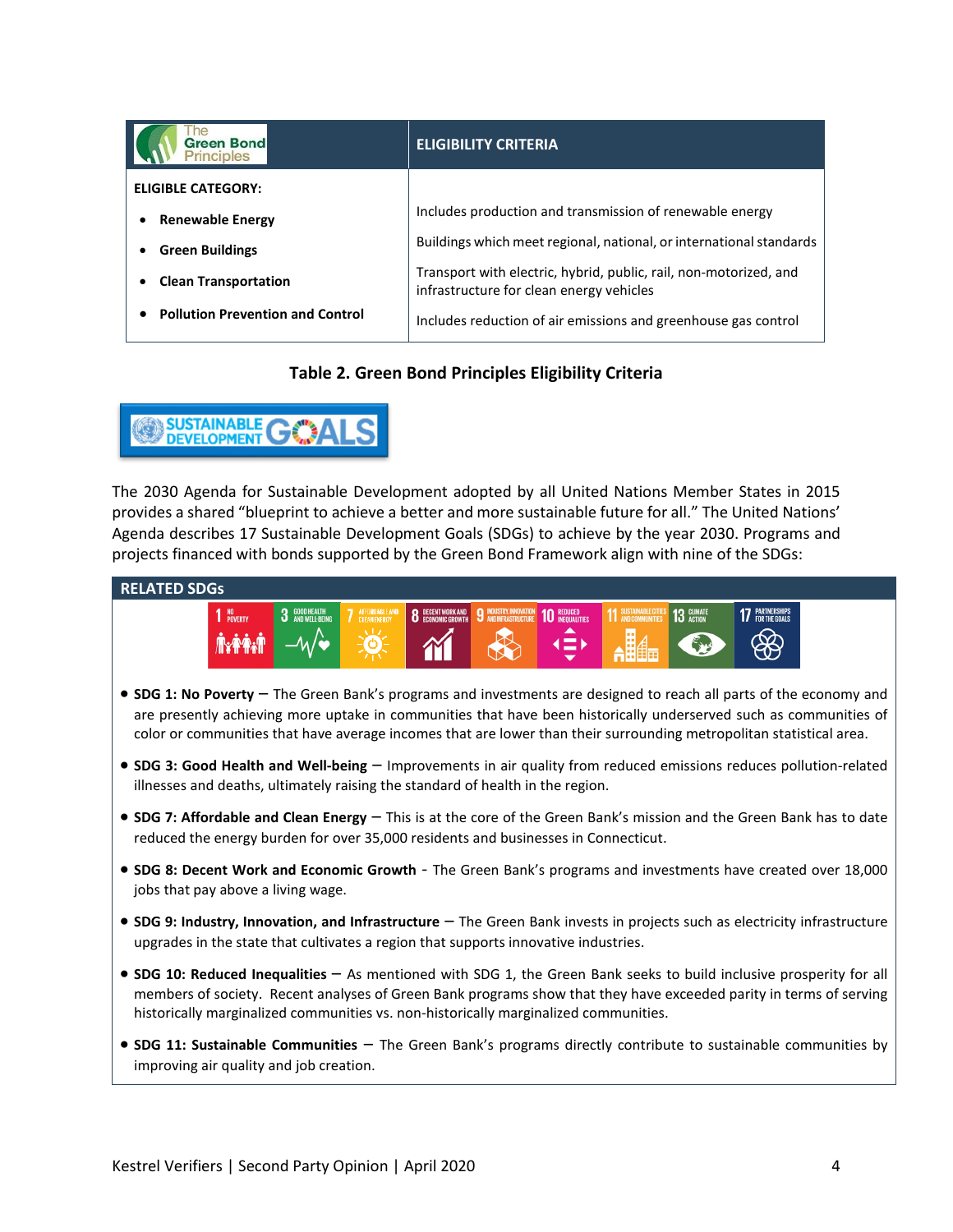- **SDG 13: Climate Action** The renewable generation and energy efficiency supported by the Green Bank reduce carbon dioxide emissions, directly supporting climate action.
- **SDG 17: Partnerships** At the heart of the Green Bank movement is the recognition that building a sustainable future is something that cannot be done alone. The Green Bank continues to mobilize private investment and action by forging partnerships between communities and the private sector.

### <span id="page-4-0"></span>**Existing Green Bank Programs**

Connecticut Green Bank intends to finance existing programs (see Appendix 1) with Green Bonds, including Certified Climate Bonds. Through programs like Smart-E Loan, RSIP, and Solar for All, the Green Bank offers a variety of incentive structures to encourage renewable energy deployment. From lowinterest financing and rebates to reduced costs for starting a solar lease, the Green Bank makes producing low-carbon energy a reality for local homeowners. Furthermore, through the Green Bank's Property Assessed Clean Energy (PACE) program, commercial building owners in Connecticut can pay for green energy improvements over time and secure low-interest capital to fund renovations. The PACE program is structured so that energy savings exceed the benefit assessment, giving incentive to dramatically increase deployment of solar energy and energy efficiency upgrades. These existing programs set the precedent for how the Green Bank will use capital to create positive environmental benefits in Connecticut.

#### **Green Liberty Bonds Designation**

To honor of the 50th anniversary of Earth Day in the United States, the Green Bank is creating the Green Liberty Bond. The Green Bank views the Green Liberty Bond as a specific class of green bond with the following characteristics:

- 1. Confront Climate Change proceeds raised from the issuance of green bonds go towards confronting climate change by acknowledging the need to increase capital flows for mitigation and adaptation projects as recognized by the Paris Agreement;
- 2. Democratize Public Finance denominations for green bonds are to be no more than \$1,000 in order to attract individual retail investors who can invest alongside institutional investors in confronting climate change through the purchase of green bonds; and
- 3. Third-Party Certification the green bonds are independently certified by a third-party as a form of consumer protection for individual retail investors seeking to confront climate change through their green bond investments.

It is the opinion of Kestrel Verifiers that the Green Liberty Bond characteristics are in alignment with the Green Bank's Green Bond Framework.

#### **Process for Project Evaluation and Selection**

The Green Bank's programs eligible for Green Bond designation address renewable energy, green buildings and energy efficiency assistance programs. These programs are referenced in Appendix C of the Green Bond Framework.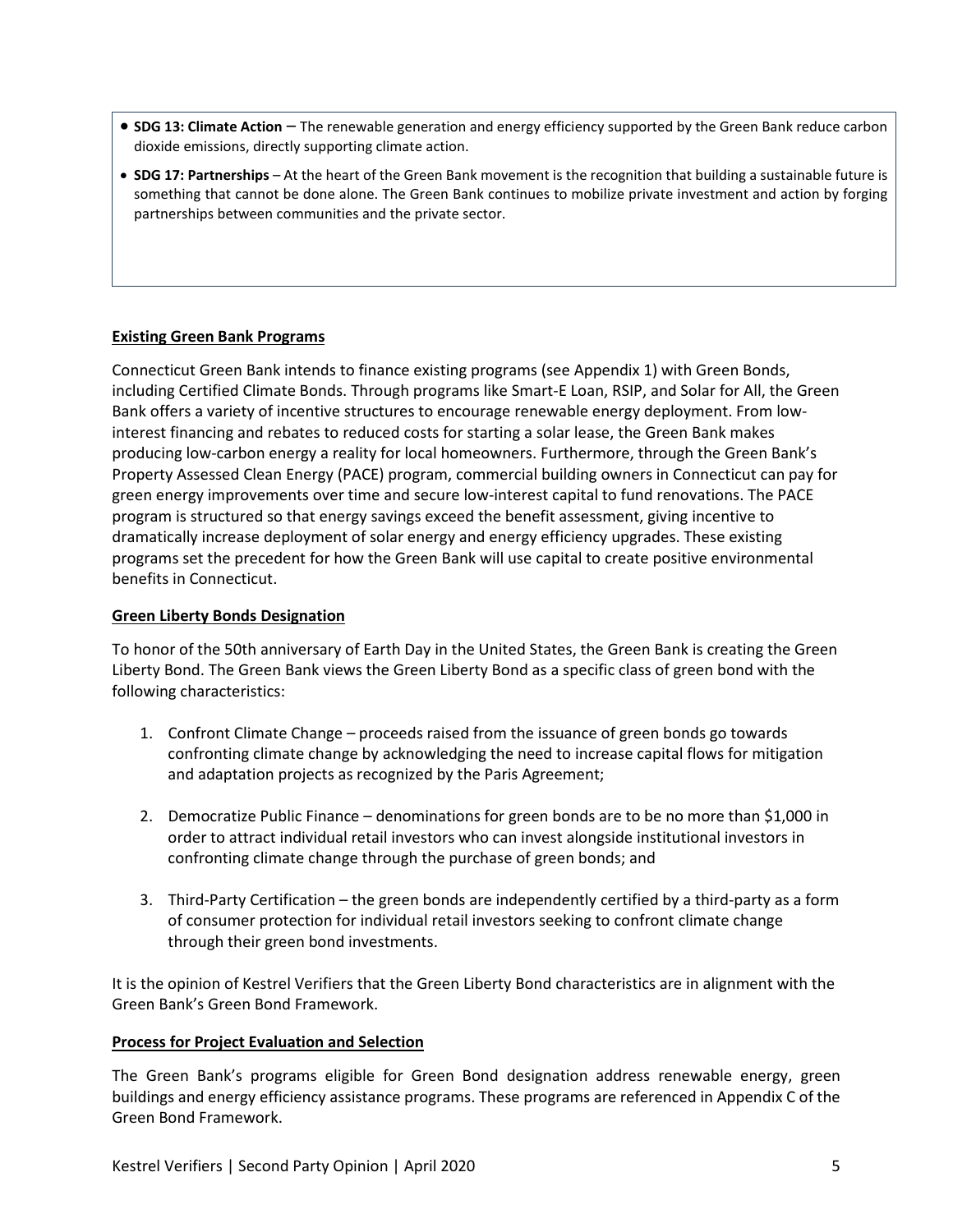The agency utilizes a robust and transparent annual planning process that is in line with best market practices. Programs and related activities are reviewed by the organization's Deployment Committee and approved by its Board of Directors. The Green Bank Board of Directors ultimately approves all programs and related activities.

The Green Bank has also established a robust [Program Evaluation Framework](https://ctgreenbank.com/wp-content/uploads/2017/02/CTGreenBank-Evaluation-Framework-July-2016.pdf) which includes methodologies for assessing a program's alignment with Green Bank goals, beneficial impacts, and procedures for continuous improvement. [Each methodology](https://ctgreenbank.com/strategy-impact/impact/) was developed with guidance from experts in the relevant fields and officials from Connecticut state government. Impact methodologies have been reviewed by the Green Bank Audit Compliance and Governance Committee and approved by the Board of Directors. These procedures are all in line with best market practices and the Green Bond Principles.

Furthermore, besides the broader Program Evaluation Framework, the Green Bank's Green Bond Framework establishes criteria for project evaluation and designation as eligible for a green bond designation. The Framework sets out how the Connecticut Green Bank ("Green Bank") proposes to use its Master Trust Indenture in a manner consistent with its purpose and to provide the transparency and disclosures investors require to make investment decisions through green bonds. This Framework is specifically intended for the Master Trust Indenture approved and adopted April 22, 2020, which establishes the purposes for which the Green Bank may issue green bonds or other public debt.

The Green Bank proposes to use a programmatic structure versus an individual certification process for each green bond or Certified Climate Bond.

### <span id="page-5-0"></span>**Management of Proceeds**

Proceeds from Green Bonds issued by the Green Bank will be earmarked for use in only the eligible project types listed in the Green Bond Framework Appendix C. The Green Bank commits that green bonds may only be used for green projects and has committed to oversight from the Operations Department of the Green Bank.

Furthermore, the Green Bond Framework establishes that assets included in green bonds issued by Connecticut Green Bank will not be offered in any other agency or organization's Green Bonds.

### <span id="page-5-1"></span>**Reporting**

Connecticut Green Bank recognizes the importance of regularly evaluating the impacts of its programs. While the Green Bank is not obliged to evaluate its energy efficiency programs in the same manner as utility companies, it is committed to evaluating all programs to ensure that investments advance objectives and programs operate effectively and efficiently. The Green Bank sees assessing, monitoring and reporting of program impacts and processes as a normal function of operating an organization that is focused on delivering societal impact. Specific descriptions of methodologies used by the Green Bank are outlined in Appendix 2. In this area, the Green Bank is a leader. The Program Evaluation Framework and Methodologies described previously define procedures for reporting on impacts, which can broadly be viewed within two categories:

1. Energy savings and clean energy production supported by Green Bank programs and the resulting societal impacts or benefits arising from clean energy investments; and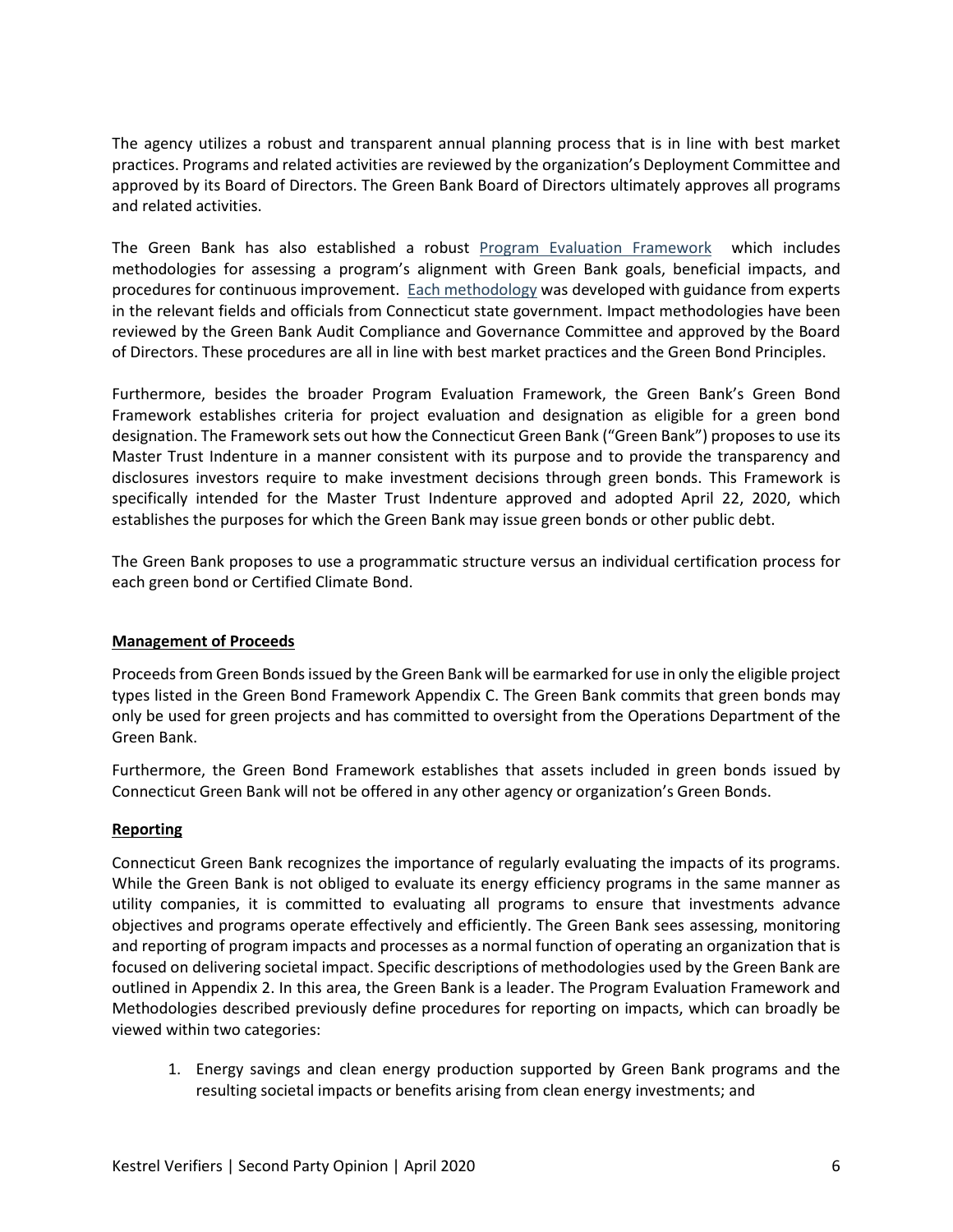2. Market transformation impacts from Green Bank programs that lead to new opportunities to support clean energy projects, ultimately through the increase in private capital investment in clean energy.

In addition, the Connecticut Green Bank has varying degrees of statutorily required auditing and reporting requirements, including:

- 1. Independent Audit: Public Act 11-80 requires that the Clean Energy Fund, administered by the Connecticut Green Bank, be audited annually by independent certified public accountants; and
- 2. Reporting: Public Act 15-194 requires the Green Bank to report to the Energy and Technology Committee of the General Assembly on progress toward the goals of the Residential Solar Investment Program.

The Green Bank commits to producing a voluntary annual green bond report detailing how Green Bond proceeds were used. Furthermore, the Green Bank commits to report on specific key performance indicators (KPIs), which are shown in Appendix A of the Green Bond Framework. Connecticut Green Bank has engaged Kestrel Verifiers, a Climate Bonds Initiative Approved Verifier, to produce an annual program report for Certified Climate Bonds, in accordance with procedures for programmatic certification set forth in the Climate Bonds Standard. All reports will be publicly available and posted on the agency's website.

### <span id="page-6-0"></span>**SECOND PARTY OPINION**

Based on the Reasonable Assurance procedures conducted, in our opinion, the Green Bond Framework for Connecticut Green Bank's Master Bond Indenture (2020) conforms, in all material respects, with the Green Bond Principles 2018 and Climate Bonds Standard. Program activities in the Framework are aligned with the Green Bond Principles eligible categories of Renewable Energy, Green Buildings, Clean Transportation, and Pollution Prevention and Control. Additionally, the Green Bank's activities support nine of the 17 United Nations Sustainable Development Goals.

It is the opinion of Kestrel Verifiers that the programs and activities described in Connecticut Green Bank's Framework and supporting documents conform with the Renewable Energy, Green Buildings, Clean Transportation, and Pollution Prevention and Control categories of the Green Bond Principles. Connecticut Green Bank is continuing to demonstrate leadership toward a low-carbon future with the Green Bond Framework, and the programs and activities it supports.

### <span id="page-6-1"></span>**DISCLAIMER**

Kestrel Verifiers relied on both public and non-public information sources to produce this opinion, including information provided by the Issuer. We carried out our due diligence from February 10, 2020 through March 12, 2020. We interviewed key staff throughout February and March 2020. We were provided with access to all the appropriate documents and people we solicited. The information we received enables us to establish our opinion with a reasonable assurance on its relevance, precision and reliability. Kestrel Verifiers and the Issuer have no other relationship – financial or otherwise outside of this engagement and related green bonds verification and reporting.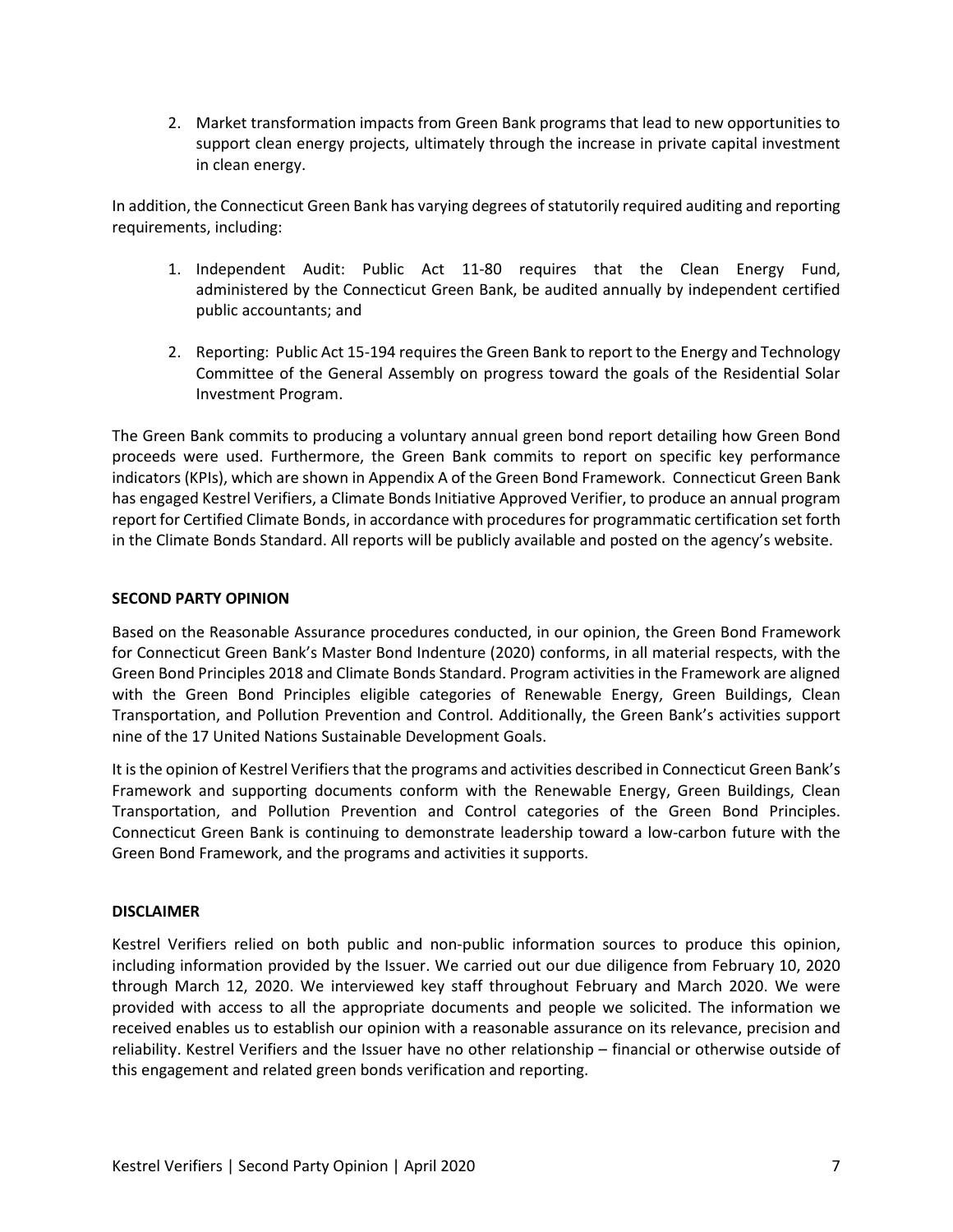Providing this opinion does not mean that Kestrel Verifiers certifies the materiality of the programs and activities financed with Green Bonds. The opinion delivered by Kestrel Verifiers does not address financial performance of any Green Bonds or the effectiveness of allocation of bond proceeds. Kestrel Verifiers is not liable for consequences when third parties use this opinion either to make investment decisions or to undertake any other business transactions. The opinion is provided by Kestrel Verifiers to Connecticut Green Bank for its exclusive use.

#### **About Kestrel Verifiers**

For more information, visi[t www.kestrelverifiers.com](http://www.kestrelverifiers.com/)



To public and corporate finance teams who are preparing green bonds, Kestrel is a US-based Approved Verifier with experience in many sectors including water, wastewater, renewable energy, green buildings and climate change adaptation. As bespoke US municipal specialists, we strive to provide a personal, focused approach and dedicated support. We bring real-world experience, relationships and tools to efficiently verify and report on green bonds. Kestrel is a Woman-Owned Small Business and a certified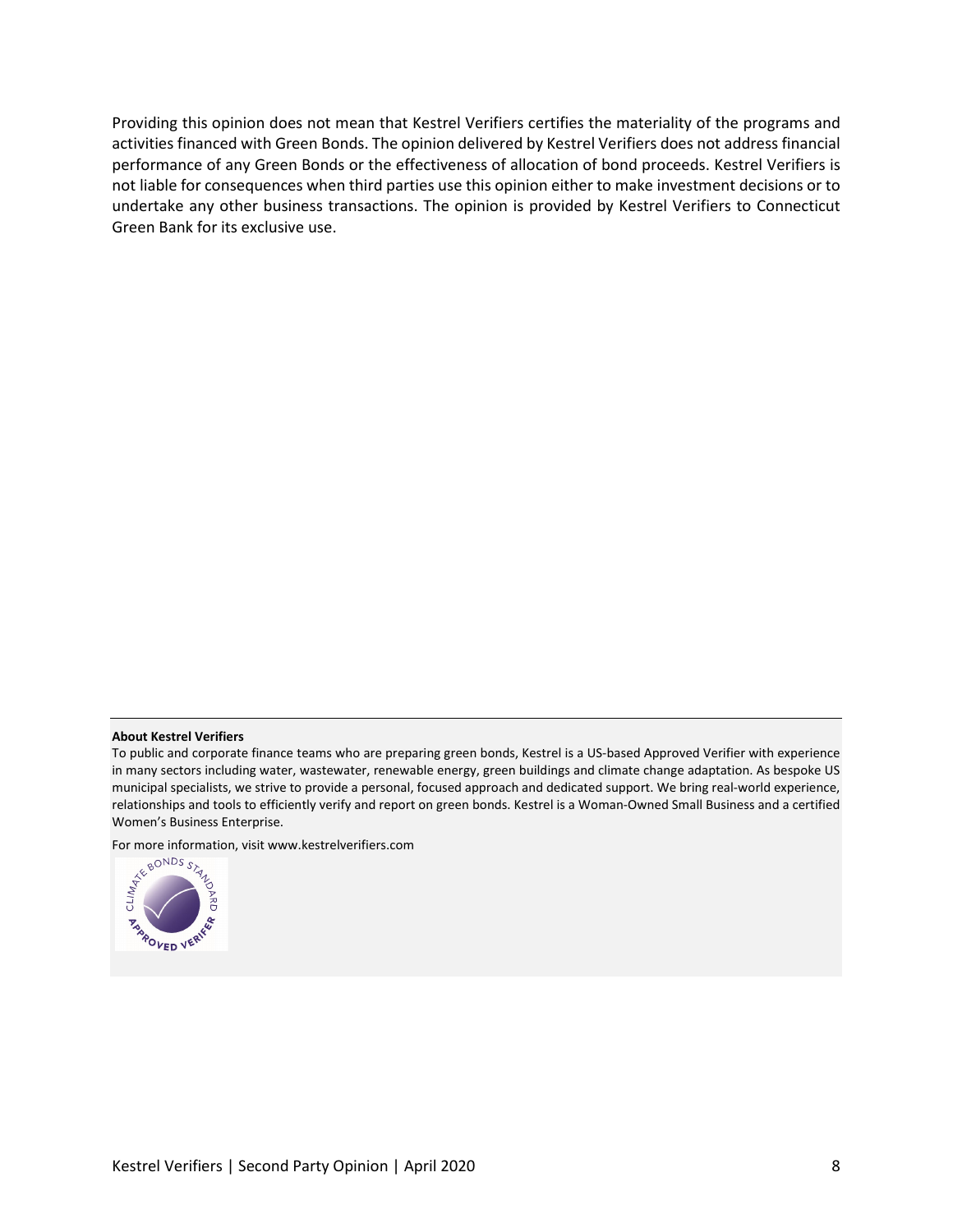# **APPENDIX 1: EXISTING PROGRAMS OF THE CONNECTICUT GREEN BANK (NOT ALL INCLUSIVE)**

| <b>PROGRAM</b>                                               | <b>PROGRAM DESCRIPTION</b>                                                                                                                                                                                                                                                   |
|--------------------------------------------------------------|------------------------------------------------------------------------------------------------------------------------------------------------------------------------------------------------------------------------------------------------------------------------------|
| <b>Smart- E Loan</b>                                         | A low-interest loan financing program offered through participating<br>community banks and credit unions to help homeowners upgrade their<br>home's energy performance with no money down.                                                                                   |
| <b>C-PACE</b>                                                | An innovative financing program that lets facility owners pay for green<br>energy improvements over time through a voluntary benefit<br>assessment on their property tax bill.                                                                                               |
| <b>Residential Solar</b><br><b>Investment Program (RSIP)</b> | An incentive program to help homeowners solar PV systems. RSIP<br>offers two incentives:                                                                                                                                                                                     |
|                                                              | Expected Performance-Based Buydown incentive (EPPB): an<br>$\bullet$<br>upfront rebate available to homeowners who purchase a PV<br>system from contractor.                                                                                                                  |
|                                                              | Performance-Based Incentive (PBI): a performance-based<br>incentive paid out quarterly over a 6-year period that allows<br>homeowners to benefit from solar PV systems for little to no<br>upfront cost.                                                                     |
| <b>Solar for All</b>                                         | An innovative approach that offers low-to-moderate<br>income<br>homeowners a solar lease that also includes money-saving energy<br>efficiency measures. The program takes away the concern of being<br>turned down based on credit profile, making solar affordable for all. |
| <b>Multifamily Energy</b><br><b>Financing Programs</b>       | A number of programs are offered by the Connecticut Green Bank to<br>help developers and owners of multifamily housing.                                                                                                                                                      |
|                                                              | Navigator Pre-Development Energy Loan funds 75% of eligible<br>energy-related pre-development expenses                                                                                                                                                                       |
|                                                              | Low Income Multifamily Energy (LIME) Loan funds energy<br>$\bullet$<br>projects for low- and moderate-income<br>improvement<br>properties.                                                                                                                                   |
|                                                              | Solar Power Purchase agreement (PPA) allows residents to<br>deploy solar PV systems with no money down through a third-<br>party owned and maintained system.                                                                                                                |
|                                                              | EnergizeCT Health & Safety Revolving Loan Fund provides low<br>interest loans that allow owners of multifamily housing serving<br>low income residents to make health and safety improvements                                                                                |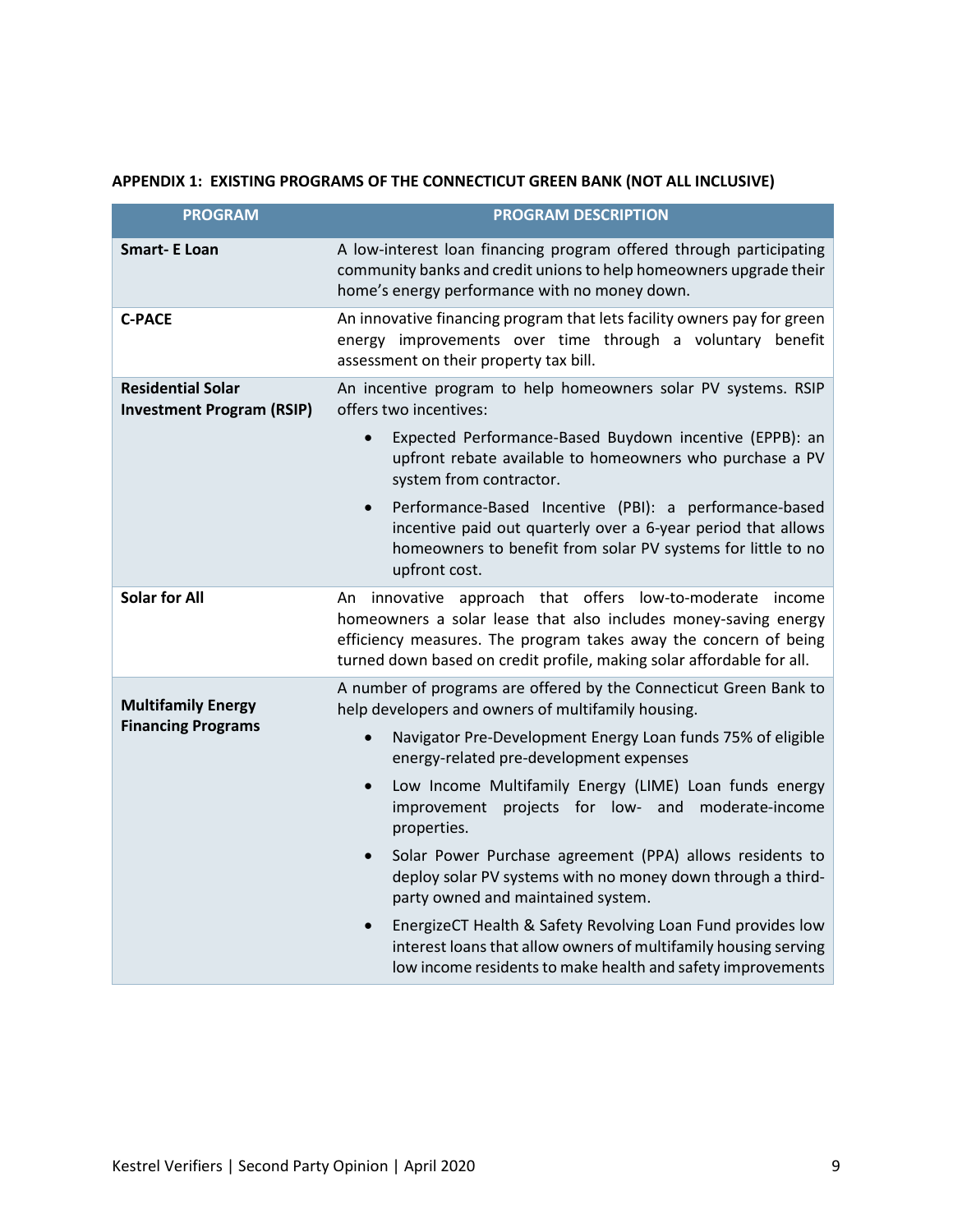#### **APPENDIX 2: CONNECTICUT GREEN BANK IMPACT METHODOLOGIES**

At present, the Green Bank has the following methodologies approved or under development that reasonably estimate the environmental and social impact resulting from investment in and deployment of clean energy supported by the Green Bank:

- **Environmental (Air Quality) Impact** assessed by the Connecticut Department of Energy and Environmental Protection ("DEEP"), the Green Bank uses the US Environmental Protection Agency ("EPA")'s Avoided Emissions and Generation Tool (AVERT) The model estimates the changes in air quality associated with clean energy projects in terms of Carbon Dioxide, Sulfur Dioxide, Nitrogen Oxides and Particulate Matter. The Green Bank also has adopted the EPA's environmental equivalency calculator as a way to make these impacts more relatable.
- **Health Impact** assessed by the Connecticut Department of Public Health ("DPH) and DEEP, the Green Bank uses the EPA's CoBenefit Risk Assessment (CoBRA) model that estimates the economic value of improved health outcomes associated with improved air quality resulting from clean energy deployment.
- **Jobs Created** assessed by the Connecticut Department of Economic and Community Development ("DECD"), working with Navigant Consulting, the Green Bank uses a model that estimates the number of direct, indirect, and induced job-years created per \$1 million dollars of investment in each clean energy technology supported by the Green Bank.
- **Tax Revenue Generated** assessed by the Connecticut Department of Revenue Services ("DRS"), working with Navigant Consulting, the Green Bank uses a model that estimates tax revenue generated for the State of Connecticut from sales, personal, and corporate income taxes associated with Green Bank supported projects.
- **Community Reinvestment Act Compliance (under development)** being assessed by the Connecticut Department of Banking ("DoB"), the Green Bank expects to implement a methodology that qualifies its public-private partnership investments in clean energy projects that are eligible towards Community Reinvestment Act ("CRA") requirements for investments in underserved communities (e.g., low-to-moderate income families, small businesses, etc.).
- **Equity (under development)** being assessed by the Connecticut Commission on Human Rights and Opportunities ("CHRO"), the Green Bank expects to implement a methodology that evaluates the reach of the Green Bank's programs in underserved communities (e.g., low-tomoderate income families, communities of color, etc.).
- **Energy Burden (under development)** the Green Bank expects to implement a methodology that estimates the economic relief from energy expenses that is provided to families and businesses that reduce the burden of energy costs, including the affordability gap, by investing in and deploying clean energy.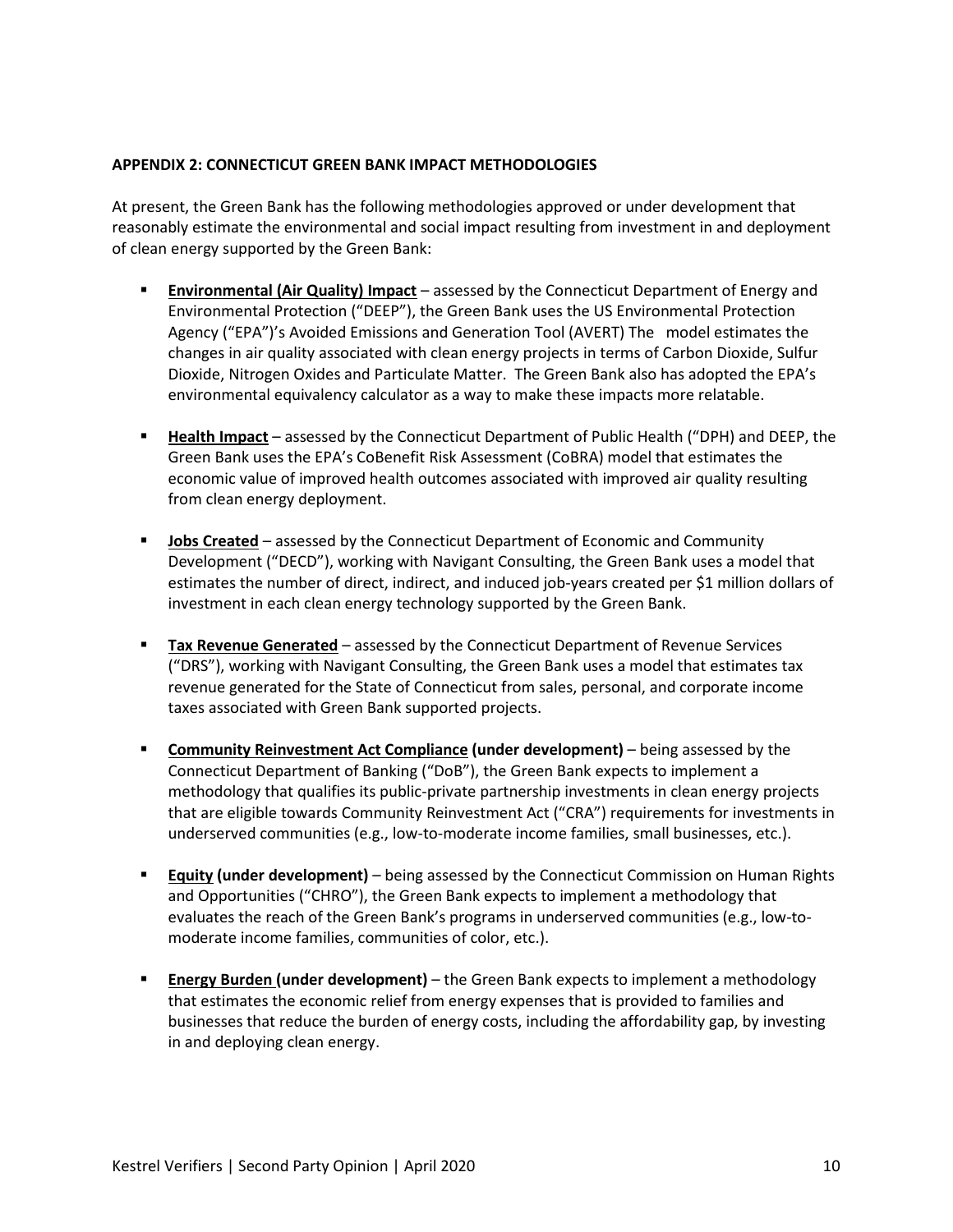





# **GREEN BOND INDEPENDENT EXTERNAL REVIEW FORM**

### **SECTION 1. BASIC INFORMATION**

| <b>Issuer name:</b>                            |
|------------------------------------------------|
| <b>Independent External Reviewer:</b>          |
| <b>Completion date of this form:</b>           |
| <b>Publication date of review publication:</b> |

**Issuer name:** Connecticut Green Bank **Kestrel Verifiers Completion date of this form:** March 18, 2020 **Publication date of review publication:** April 1, 2020

### **SECTION 2. REVIEW OVERVIEW**

### **Scope of Review**

The review assessed the following elements and confirmed their alignment with the GBPs:

☒ Use of Proceeds

☒ Project Evaluation & Selection

☒ Management of Proceeds ☒ Reporting

### **Role(s) of Independent External Review Provider** ⊠ Second Party Opinion

### **Executive Summary of Review**

Kestrel Verifiers is of the opinion that the Green Bond Framework for Connecticut Green Bank's Master Trust Indenture (2020) conforms with the four pillars of the Green Bond Principles 2018.

### **SECTION 3. DETAILED REVIEW**

### **1. Use of Proceeds**

The eligible categories for the use of proceeds – Renewable Energy, Green Buildings, Energy Efficiency, Clean Transportation, and Pollution Prevention and Control – are aligned with those recognized by the Green Bond Principles 2018.

*Use of proceeds categories as per GBP:*

☒ Renewable energy

☒ Energy efficiency

☒ Clean transportation ☒ Green buildings

☒ Pollution prevention and control

### **2. Process for Project Evaluation and Selection**

Connecticut Green Bank programs and related activities are reviewed by the organization's Deployment Committee and approved by its Board of Directors. The Green Bank Board of Directors ultimately approves all programs, related activities and green bond issuances.

### *Evaluation and selection*

- ☒ Credentials on the issuer's environmental sustainability objectives
- ☒ Documented process to determine that projects fit within defined categories
- ☒ Defined and transparent criteria for projects eligible for Green Bond proceeds